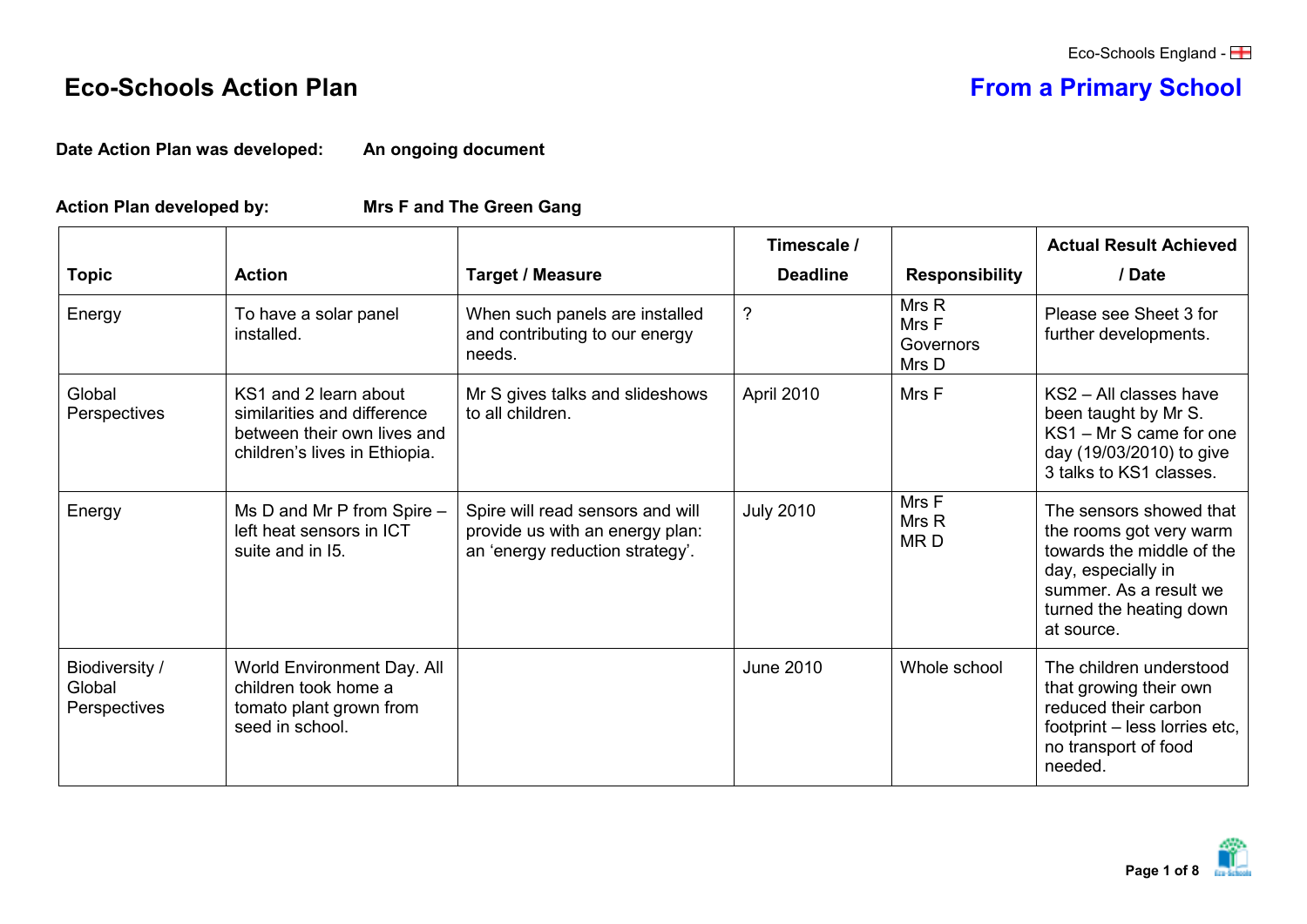|                                               |                                                                                                                                       |                         | Timescale /                                         |                                                                                                                                | <b>Actual Result Achieved</b>                                                                                                                |
|-----------------------------------------------|---------------------------------------------------------------------------------------------------------------------------------------|-------------------------|-----------------------------------------------------|--------------------------------------------------------------------------------------------------------------------------------|----------------------------------------------------------------------------------------------------------------------------------------------|
| <b>Topic</b>                                  | <b>Action</b>                                                                                                                         | <b>Target / Measure</b> | <b>Deadline</b>                                     | <b>Responsibility</b>                                                                                                          | / Date                                                                                                                                       |
| Energy                                        | Spire provided money for<br>solar car kits for J6 to make<br>and race.                                                                |                         | World<br><b>Environment Day</b><br><b>June 2010</b> | Mrs F<br>Ms D from Spire                                                                                                       | J6 made and raced cars.<br>They understood that the<br>energy to make the cars<br>move came from the sun.<br>It is renewable energy.         |
| Global<br>Perspectives<br><b>Biodiversity</b> | Each year group produced<br>artwork for a wall mural for<br>the playground. The murals<br>were inspired by One Plant<br>Many Species. |                         | World<br><b>Environment Day</b><br><b>June 2010</b> | Mrs S, who<br>helped create<br>and then paint<br>the murals<br>All Children<br>Mr D, who<br>bought, cut and<br>hung the murals | The children understood<br>that we need to care for<br>our planet because some<br>animals' habitats are<br>being destroyed.                  |
| <b>Biodiversity</b>                           | The Lower Juniors<br>produced art work with<br>"Endangered species" as a<br>stimulus                                                  |                         | World<br><b>Environment Day</b><br><b>June 2010</b> | Mrs H<br>Mrs S                                                                                                                 | The children understood<br>that we need to care for<br>our planet because some<br>animals' habitats are<br>being destroyed.                  |
| Energy<br>Global<br>Perspectives              | Year 2 children made model<br>houses which included a<br>wind turbine and a solar<br>panel.                                           |                         | World<br><b>Environment Day</b><br>2010             | Year 2 teacher                                                                                                                 | The children learned that<br>there are alternative<br>ways of producing energy<br>and that these are called<br>renewable forms of<br>energy. |
|                                               |                                                                                                                                       |                         |                                                     |                                                                                                                                |                                                                                                                                              |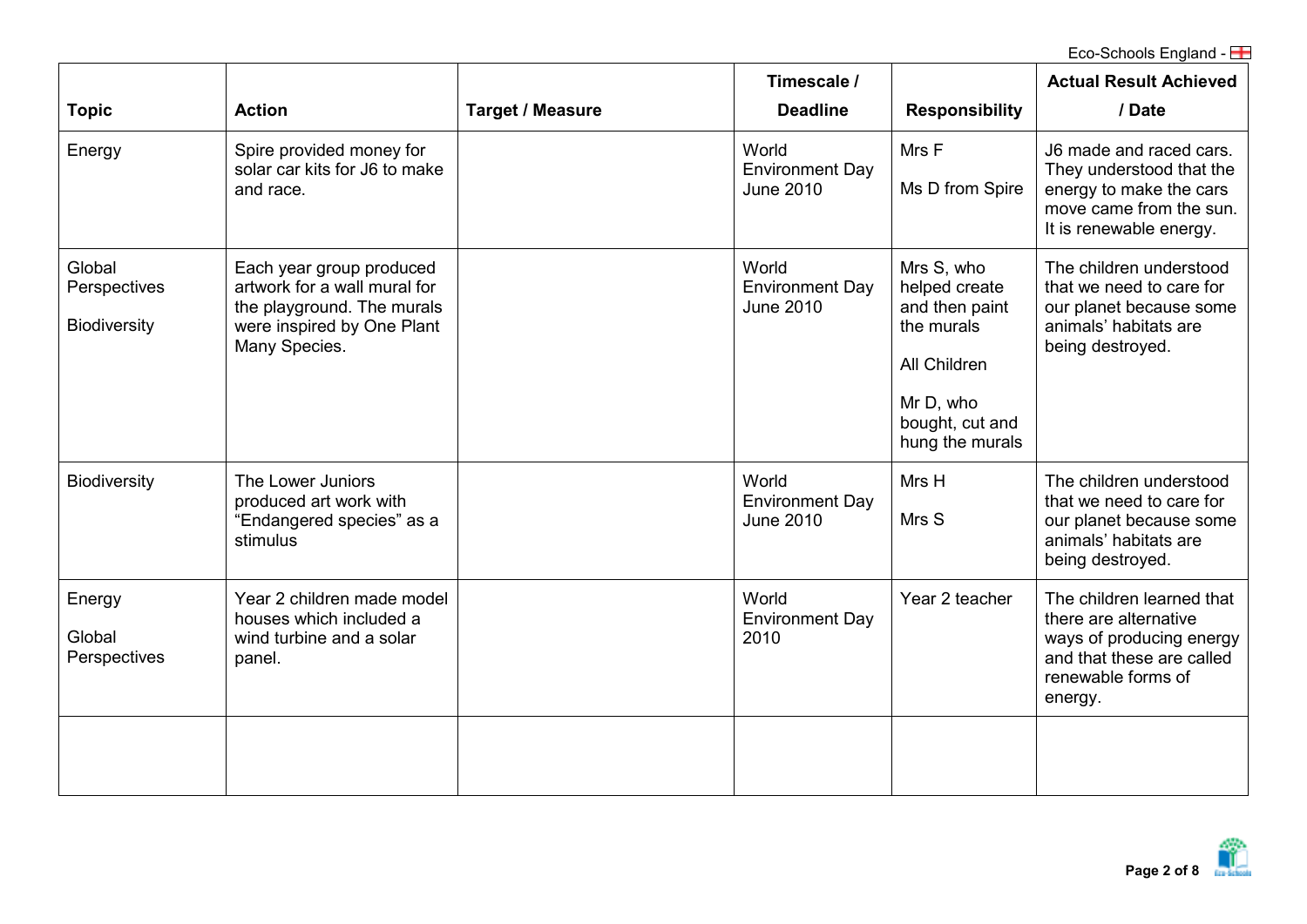|                                         |                                                                                                                     |                                                                                                                                                                                                                             | Timescale /     |                         | <b>Actual Result Achieved</b>                                                           |
|-----------------------------------------|---------------------------------------------------------------------------------------------------------------------|-----------------------------------------------------------------------------------------------------------------------------------------------------------------------------------------------------------------------------|-----------------|-------------------------|-----------------------------------------------------------------------------------------|
| <b>Topic</b>                            | <b>Action</b>                                                                                                       | <b>Target / Measure</b>                                                                                                                                                                                                     | <b>Deadline</b> | <b>Responsibility</b>   | / Date                                                                                  |
| School Grounds /<br><b>Biodiversity</b> | Create a "creative garden"<br>which includes bug hotels<br>and bug hatches.                                         | Year 5 children have completed<br>the creative garden with help.                                                                                                                                                            | April 2010      | Mrs R<br>Mrs M<br>Mrs V | The garden was made<br>during weeks<br>commencing 19/04/2010<br>and 26/04/2010.         |
| Global<br>Perspectives                  | World Water Day 2010 -<br>22/03/2010: Assembly<br>highlighting global problems<br>about the lack of clean<br>water. | We will buy a rope pump for a<br>poor village in Africa, through<br>Water Aid.                                                                                                                                              | April 2010      | Mrs F                   | Each child contributed<br>20p and a rope pump<br>was bought via Water<br>Aid.           |
| Energy                                  | Quote sought from and<br>given by Mr A at Solar<br>Systems.                                                         | Mr A said our site was so spread<br>out that a complete solar energy<br>hot water system would not be<br>cost-effective. He suggested a<br>smaller unit to provide hot water<br>for I1, plus a teaching panel in<br>school. |                 | Mrs F<br>Mrs R          | <b>July 2010</b>                                                                        |
| Energy                                  | Mrs R asked SPA to<br>contribute towards solar<br>panel.                                                            | SPA agreed to provide the £2,000<br>necessary.                                                                                                                                                                              |                 | MrG<br>Mrs R            | March 2011                                                                              |
| Energy                                  | Another quote from Mr A at<br>Solar Systems.                                                                        | A second quote received.                                                                                                                                                                                                    | May 2011        | Mrs F<br>Mrs R          |                                                                                         |
| Energy                                  | Solar panel installed by<br>Andy of Solar Systems on<br>11-12 August 2011.                                          |                                                                                                                                                                                                                             |                 |                         | September 2011: The<br>children wash their hands<br>in warm water heated by<br>the sun. |

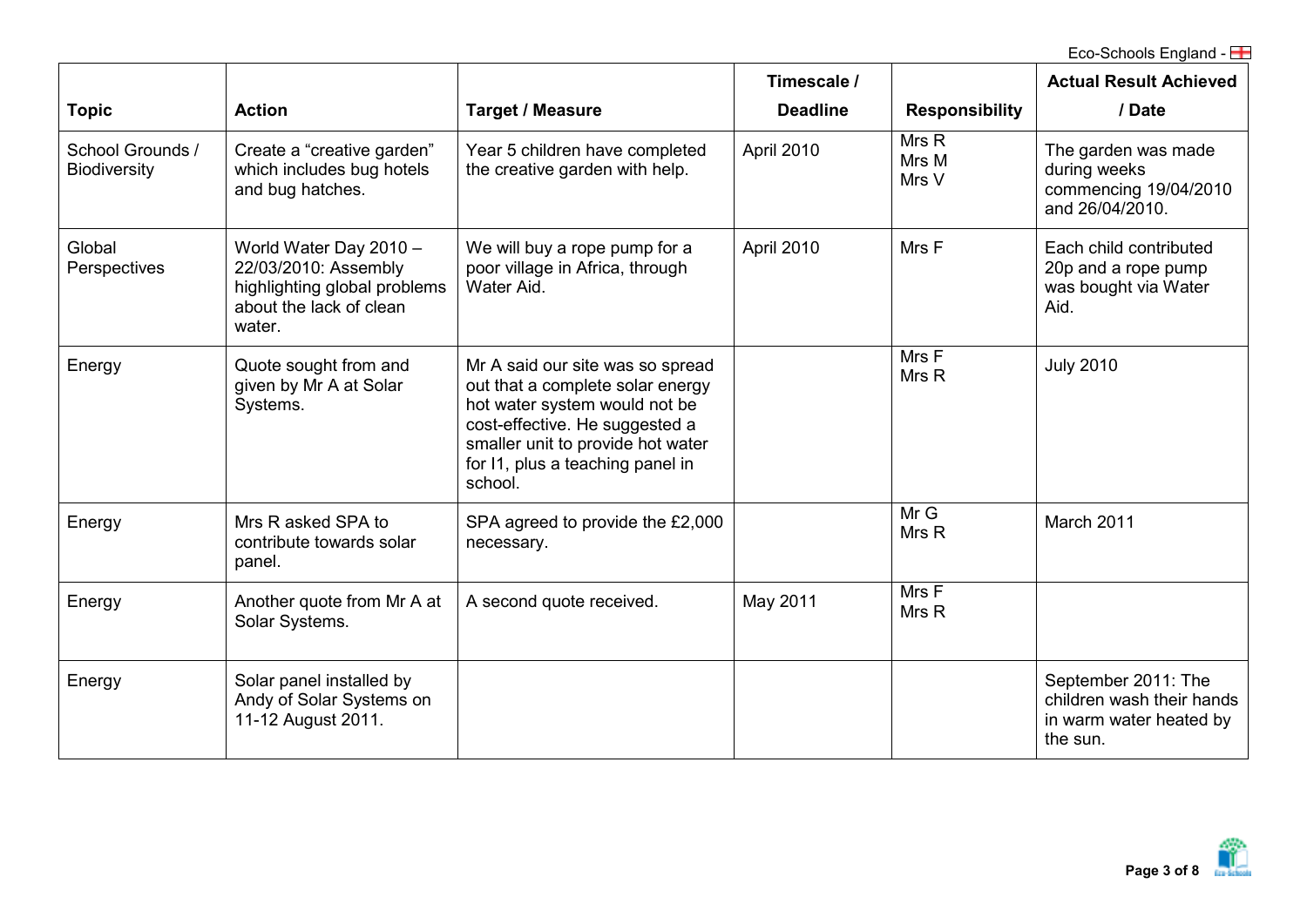|                                      |                                                                                                                      |                                                                                                                                                          | Timescale /                                               |                                                                     | <b>Actual Result Achieved</b>                                                                                                            |
|--------------------------------------|----------------------------------------------------------------------------------------------------------------------|----------------------------------------------------------------------------------------------------------------------------------------------------------|-----------------------------------------------------------|---------------------------------------------------------------------|------------------------------------------------------------------------------------------------------------------------------------------|
| <b>Topic</b>                         | <b>Action</b>                                                                                                        | <b>Target / Measure</b>                                                                                                                                  | <b>Deadline</b>                                           | <b>Responsibility</b>                                               | / Date                                                                                                                                   |
| Energy                               | Teaching panel to be<br>installed.                                                                                   | Panel bought and installed.                                                                                                                              | <b>July 2012</b>                                          | $MrC - IT$<br>technician.<br>Mrs F<br>Mrs R<br><b>Solar Systems</b> |                                                                                                                                          |
| <b>Waste Minimisation</b><br>Recycle | This continues to be part of<br>our school ethos.                                                                    | Recycle all waste paper and card.<br>Compost infant fruit waste and<br>kitchen peelings. Re-use paper on<br>second side, as scrap paper.                 | All the time.                                             | All staff                                                           | Continuous actions.                                                                                                                      |
| Litter                               | Children use litter pickers<br>where necessary.                                                                      | We are litter-free.                                                                                                                                      | All the time.                                             | All staff<br>Schoolchildren<br>MrR                                  | Continuous actions.<br>Please see page 7 for<br>litter project.                                                                          |
| Transport                            | Walking buses. Southern<br>route: two mornings a week.<br>Northern route: One<br>morning a week with new<br>members. | Continuous walking during<br>termtime.                                                                                                                   | Continuous.                                               | Dr C<br>Mr & Mrs G<br>Mrs F                                         | Continuous actions.                                                                                                                      |
| <b>Healthy Living</b>                | Re-apply for Healthy<br>Schools status.                                                                              | New award granted.                                                                                                                                       | November 2011:<br>Mrs M is working<br>on our application. | Mrs M<br>All staff                                                  | Unsure - but certainly<br>2012.                                                                                                          |
| <b>School Grounds</b>                | Summer 2010 plant<br>allotment with some<br>vegetables for school<br>kitchen.                                        | Plants grow and produce<br>vegetables - onions, salads,<br>sweetcorn, leeks, herbs,<br>nasturtiums, courgettes, all for<br>school kitchen use in salads. | Autumn 2010                                               | Dr C<br><b>Gardening Club</b><br><b>Teachers</b><br>Children        | Onions used in school<br>kitchen throughout the<br>winter. Children took<br>beans and sweetcorn<br>home to share with their<br>families. |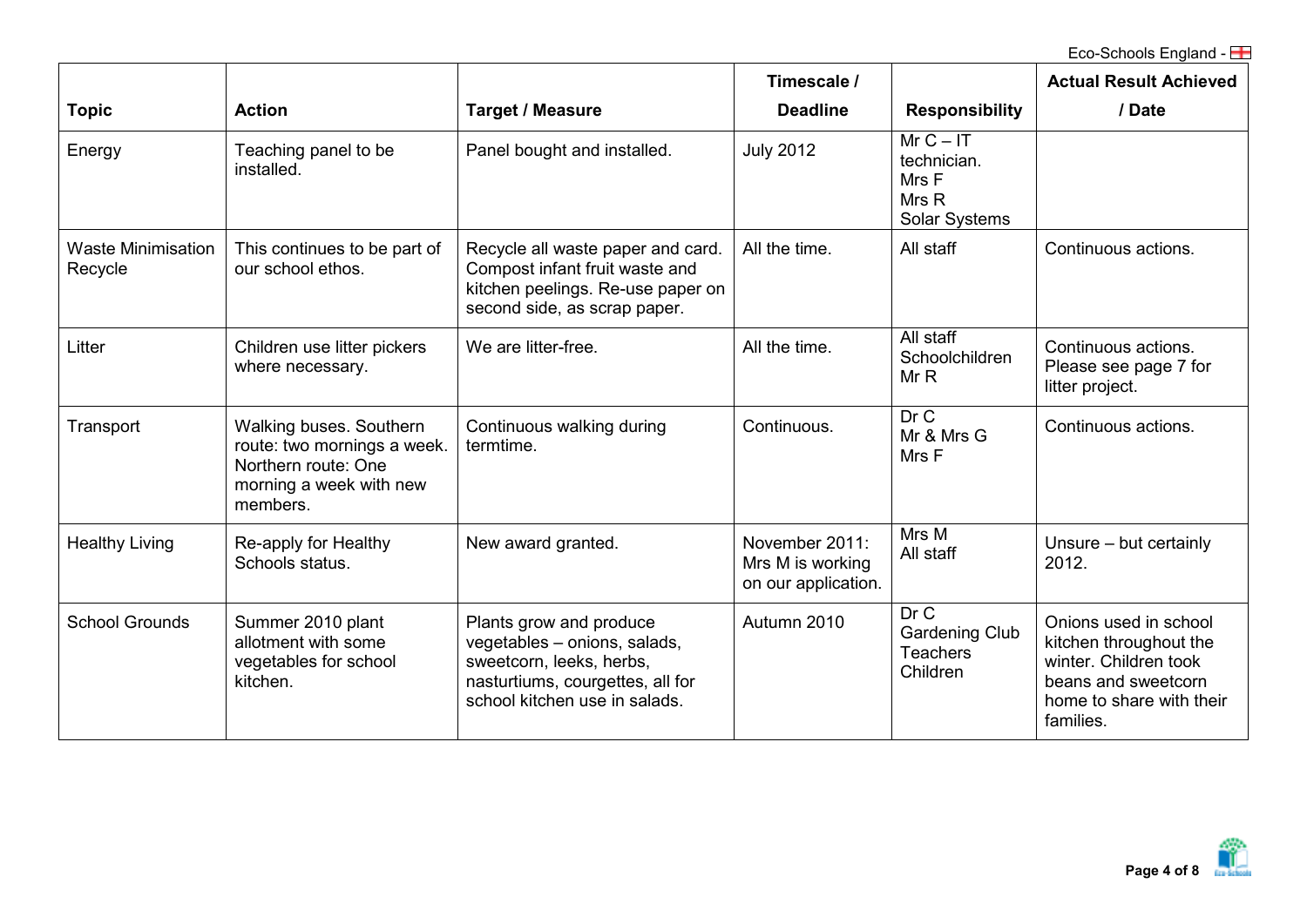|                                            |                                                                                                                                                |                                                                                                                 | Timescale /     |                                                              | <b>Actual Result Achieved</b>                                                                                                                                                                                                                                                                                                                                      |
|--------------------------------------------|------------------------------------------------------------------------------------------------------------------------------------------------|-----------------------------------------------------------------------------------------------------------------|-----------------|--------------------------------------------------------------|--------------------------------------------------------------------------------------------------------------------------------------------------------------------------------------------------------------------------------------------------------------------------------------------------------------------------------------------------------------------|
| <b>Topic</b>                               | <b>Action</b>                                                                                                                                  | <b>Target / Measure</b>                                                                                         | <b>Deadline</b> | <b>Responsibility</b>                                        | / Date                                                                                                                                                                                                                                                                                                                                                             |
| <b>School Grounds</b>                      | Summer 2011 plant<br>allotment with some<br>vegetables for school<br>kitchen.                                                                  | Plants grow and produce<br>vegetables $-$ as in 2010 - all for<br>kitchen use in salads                         | Autumn 2011     | Dr C<br><b>Gardening Club</b><br><b>Teachers</b><br>Children | As in 2010.                                                                                                                                                                                                                                                                                                                                                        |
| <b>School Grounds</b>                      | Grow organic wheat seeds,<br>harvest, thresh, grind into<br>flour, make bread.                                                                 | Tasty bread is made from this<br>organic wheat and is enjoyed by<br>the children and their families at<br>home. | September 2011  | Mrs F<br>Year 1 children,<br>became Year 2<br>September 2011 | September 2011: Mrs F,<br>Mrs V and the Year 2<br>children harvested the<br>wheat, and all infants<br>participated in threshing<br>(good fine motor skills)<br>practice). October 2011:<br>All infants took turns to<br>grind as many seeds as<br>they could. Year 2<br>children added our flour<br>to bought flour and made<br>bread rolls for eating at<br>home. |
| School Grounds /<br>Global<br>Perspectives | Plant a wild flower garden to<br>encourage bees in<br>Tonbridge in response to<br>general concern over the<br>declining population of<br>bees. | Wild flower garden planted.                                                                                     | December 2011   | Mrs F<br>Mrs R<br><b>Green Gang</b><br>Parents               | We won a 'Heart of the<br>Community' award of<br>£1,000 from our local<br>newspaper in January<br>2011 to fund this project.<br>In May 2011 an adviser<br>from Kent Wildlife came<br>to discuss and help plan<br>the project.<br>This project is still on<br>$going - to be completed$<br>2012-2013                                                                |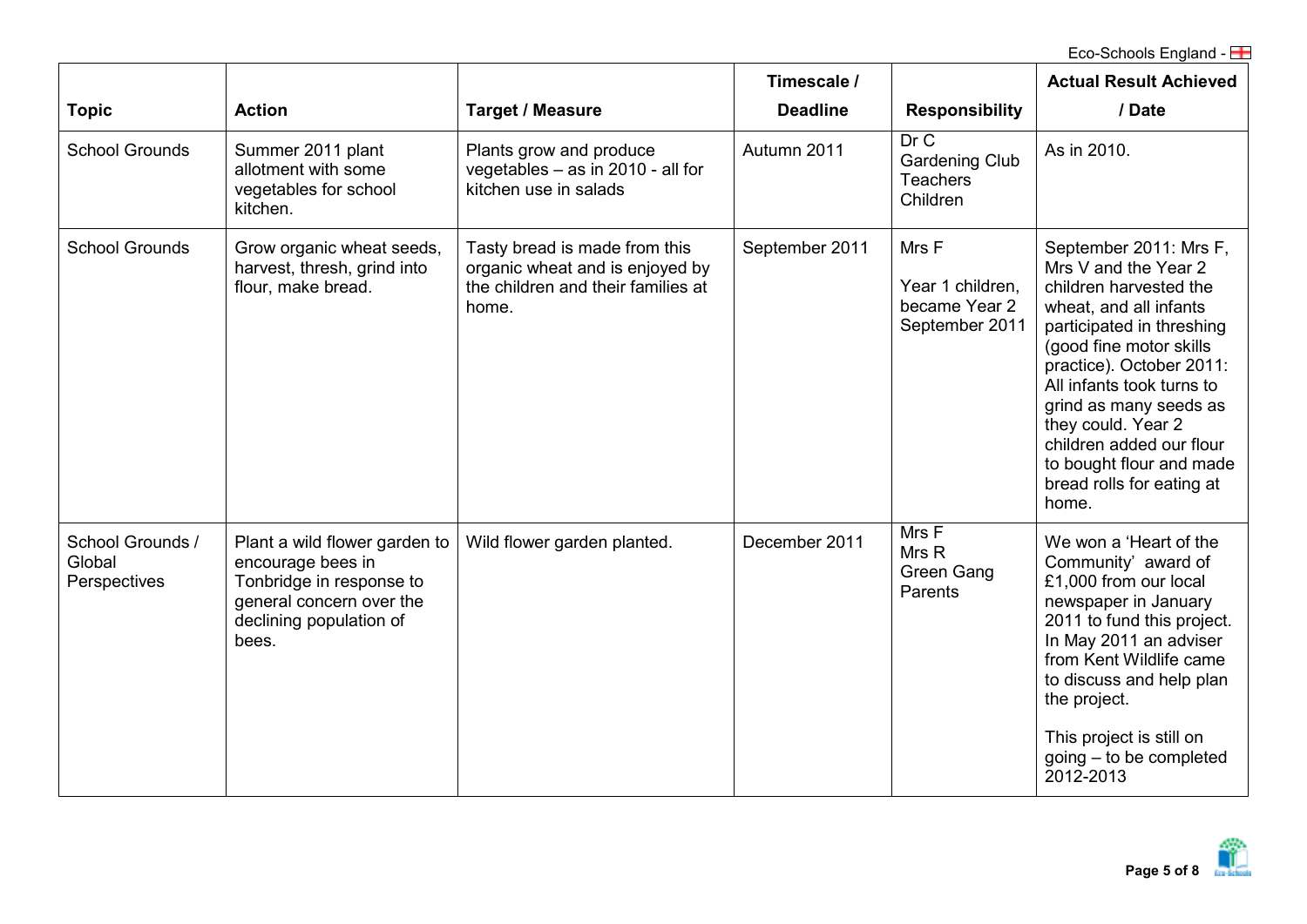| <b>Topic</b>           | <b>Action</b>                                   | <b>Target / Measure</b>                                                                                     | Timescale /<br><b>Deadline</b> | <b>Responsibility</b> | <b>Actual Result Achieved</b><br>/Date                                                                                                                                                                |
|------------------------|-------------------------------------------------|-------------------------------------------------------------------------------------------------------------|--------------------------------|-----------------------|-------------------------------------------------------------------------------------------------------------------------------------------------------------------------------------------------------|
|                        |                                                 |                                                                                                             |                                |                       |                                                                                                                                                                                                       |
| Global<br>Perspectives | Two clothing collections<br>using Bags2Schools. | Collections carried out and<br>children understand why they are<br>bringing their old clothes to<br>school. | End of 2011                    | Mrs F                 | Two collections in 2010.<br>Two school assemblies<br>explaining what we are<br>doing and why: helping<br>disadvantaged people,<br>less waste to landfill,<br>people have jobs selling<br>our clothes. |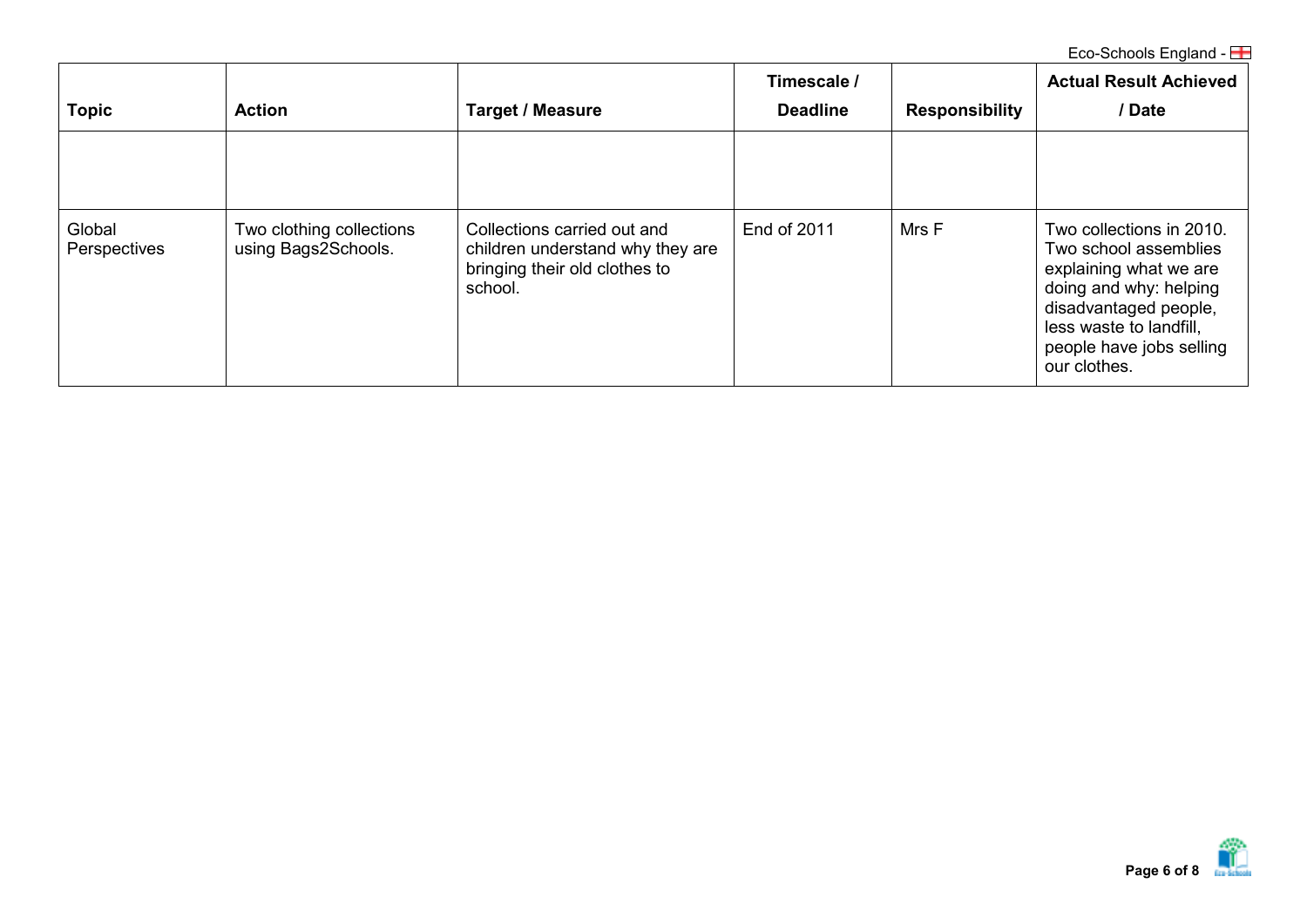|                        |                                                                                                                                                                                       |                                                                                                                                         | Timescale /                       |                                                           | <b>Actual Result Achieved</b>                                                                                                                                                                                                                                                                                                                                                                                                                                                                                                                                                                                                                                 |
|------------------------|---------------------------------------------------------------------------------------------------------------------------------------------------------------------------------------|-----------------------------------------------------------------------------------------------------------------------------------------|-----------------------------------|-----------------------------------------------------------|---------------------------------------------------------------------------------------------------------------------------------------------------------------------------------------------------------------------------------------------------------------------------------------------------------------------------------------------------------------------------------------------------------------------------------------------------------------------------------------------------------------------------------------------------------------------------------------------------------------------------------------------------------------|
| <b>Topic</b>           | <b>Action</b>                                                                                                                                                                         | <b>Target / Measure</b>                                                                                                                 | <b>Deadline</b>                   | <b>Responsibility</b>                                     | / Date                                                                                                                                                                                                                                                                                                                                                                                                                                                                                                                                                                                                                                                        |
| Global<br>Perspectives | Write story books for<br>children at a school in<br>Ghana so that they have<br>access to more books and<br>they are helped to learn<br>English.                                       | When the books are written and<br>are taken to Tortibo Primary<br>School in Ghana by Weald of<br>Kent Grammar School (WOK)<br>students. | February 2011                     | All staff and<br>children<br>Mrs F<br><b>WOK students</b> | Every child at our school<br>wrote a book and the<br>books were taken to<br>Tortibo Primary school by<br>WOK students in<br>February 2011. Since<br>then the WOK students<br>returned and showed us<br>the journey that our<br>books took and how they<br>were received at Tortibo.<br>The books were<br>catalogued and put in<br>Tortibo's school library.<br>The children at our<br>school learnt that not all<br>schools in the world have<br>as many resources as we<br>do, and that we should<br>look after the things that<br>we have. They also learnt<br>that we have the ability to<br>help those children who<br>are not as fortunate as<br>we are. |
| Transport              | Year 3-4 children take part<br>in Kent Walking Bug<br>activities. As classes the<br>children count how many<br>times they walk, ride their<br>bikes, or scoot to school<br>each week. | They take part                                                                                                                          | <b>Academic Year</b><br>2010-2011 | Lower Junior<br>staff<br>Mrs F                            | All Lower Junior classes<br>participated for<br>academic year 2010-<br>2011.<br>They learn that it is fun<br>and more healthy to walk<br>or ride to school.                                                                                                                                                                                                                                                                                                                                                                                                                                                                                                   |